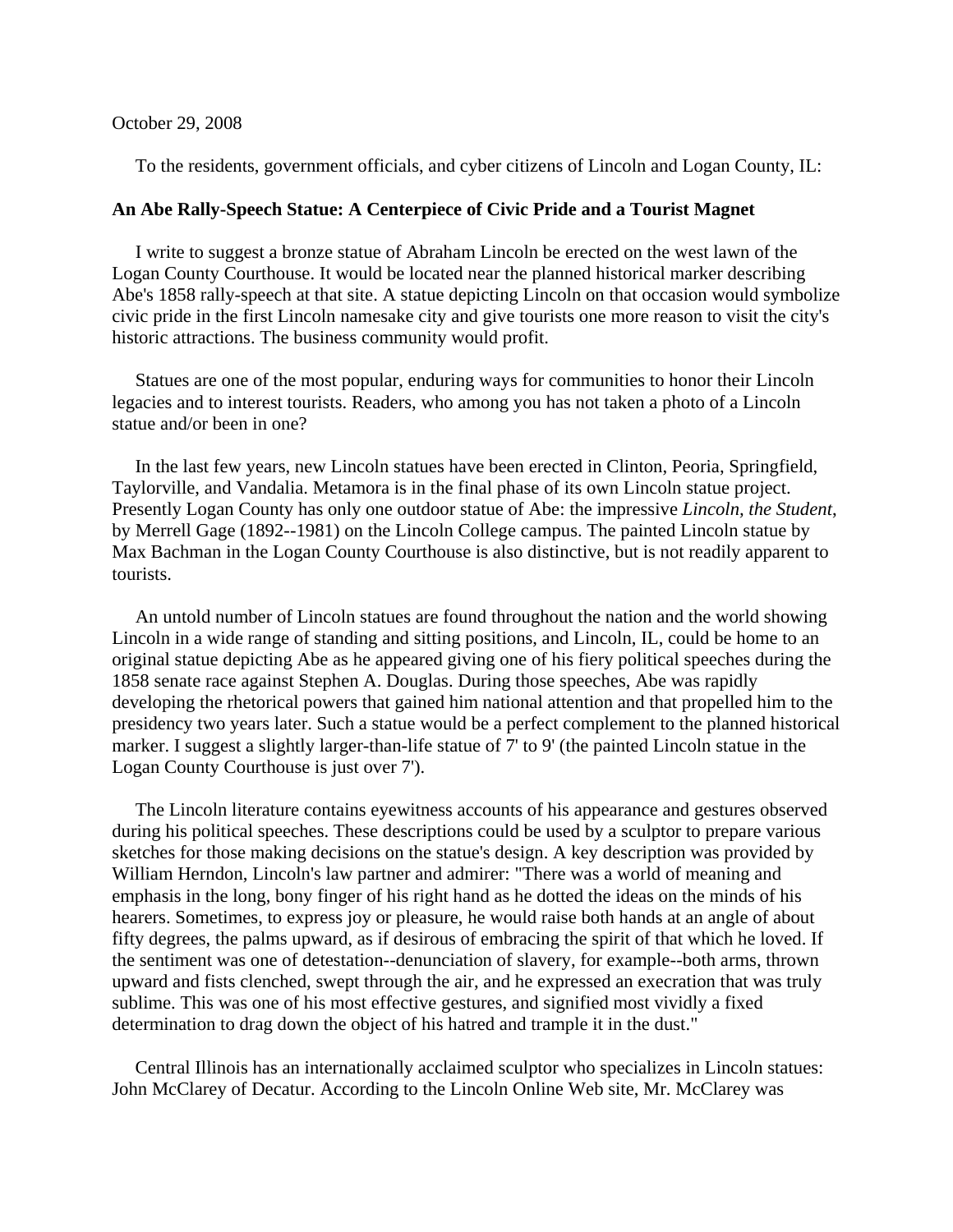commissioned to do Lincoln statues in Charleston, Peoria, Taylorville, and Vandalia. If Mr. McClarey is asked to do this proposed project but is uninterested or unavailable, he could suggest other notable sculptors who could be approached. McClarey is also creating the new Lincoln sculpture to be located at the historic courthouse in Metamora. As of last July, Metamora had raised \$62,000 of the \$100,000 needed.

 Metamora's and Taylorville's Lincoln legacies are more limited than those of the first Lincoln namesake city. Lincoln practiced law in the courthouses of those other towns, but he did not christen them nor did he own property in those places nor did he deliver a major political speech in them nor did he have a college named for him in them. If the small towns of Metamora (pop. 2,700) and Taylorville (pop. 11,427) can generate the required funds for Lincoln statues, current and former residents of Lincoln, IL, can surely do likewise.

 Fundraising activities in Metamora could be adapted for use in Lincoln. For example, one thing they did was to sell statuette replicas to top-level donors for several hundred dollars apiece. Also, local philanthropic businessmen matched donations from private individuals. Such a namesake city project would be a good way to bring many folks together to work toward a common, noble civic project: cooperation would be needed from city and county officials. Service clubs and student groups could be involved. A stage production of the namesake rallyspeech, adapted from the re-enactment script, could be used as a fundraiser.

 The "Lincolnites at heart" who conducted the spectacular 1858 Abe rally-speech re-enactment of Oct. 16 demonstrate the kind of dedicated civic leadership that could accomplish a new, magnificent Lincoln sculpture project. It offers is a remarkable, unprecedented opportunity again to celebrate and perpetuate the distinct Lincoln heritage of the first namesake city.

 The local Lincoln Bicentennial Commission could spearhead this project in 2009, its second and final year. Main Street Lincoln would be an appropriate organization to administer and complete this project. Main Street Lincoln is affiliated with the National Trust Main Street Center, and one of its Four Main Points includes encouraging "appropriate new construction" such as "parking areas, building improvements, street furniture, signs, sidewalks, street lights, and landscaping [to] convey a positive visual message about the commercial district and what it has to offer." An Abraham Lincoln statue would dramatically enhance the landscaping of the courthouse lawn. Such a statue would also serve Main Street's goal of promoting its district: "selling a positive image of the commercial district . . . and marketing a district's unique characteristics to residents, investors, business owners, and visitors."

 "Lincolnites at heart" throughout the nation would applaud this project and contribute to it. What a glorious homecoming it would be for all to attend the statue's dedication and once again hear a band play the rousing school song with the memorable lyrics: "If dear old Abe should return, I know what he would do. He'd say, 'Lincoln, we're proud of you!'"

 Please forward, publish, or otherwise distribute this message to anyone who might be interested.

Sincerely,